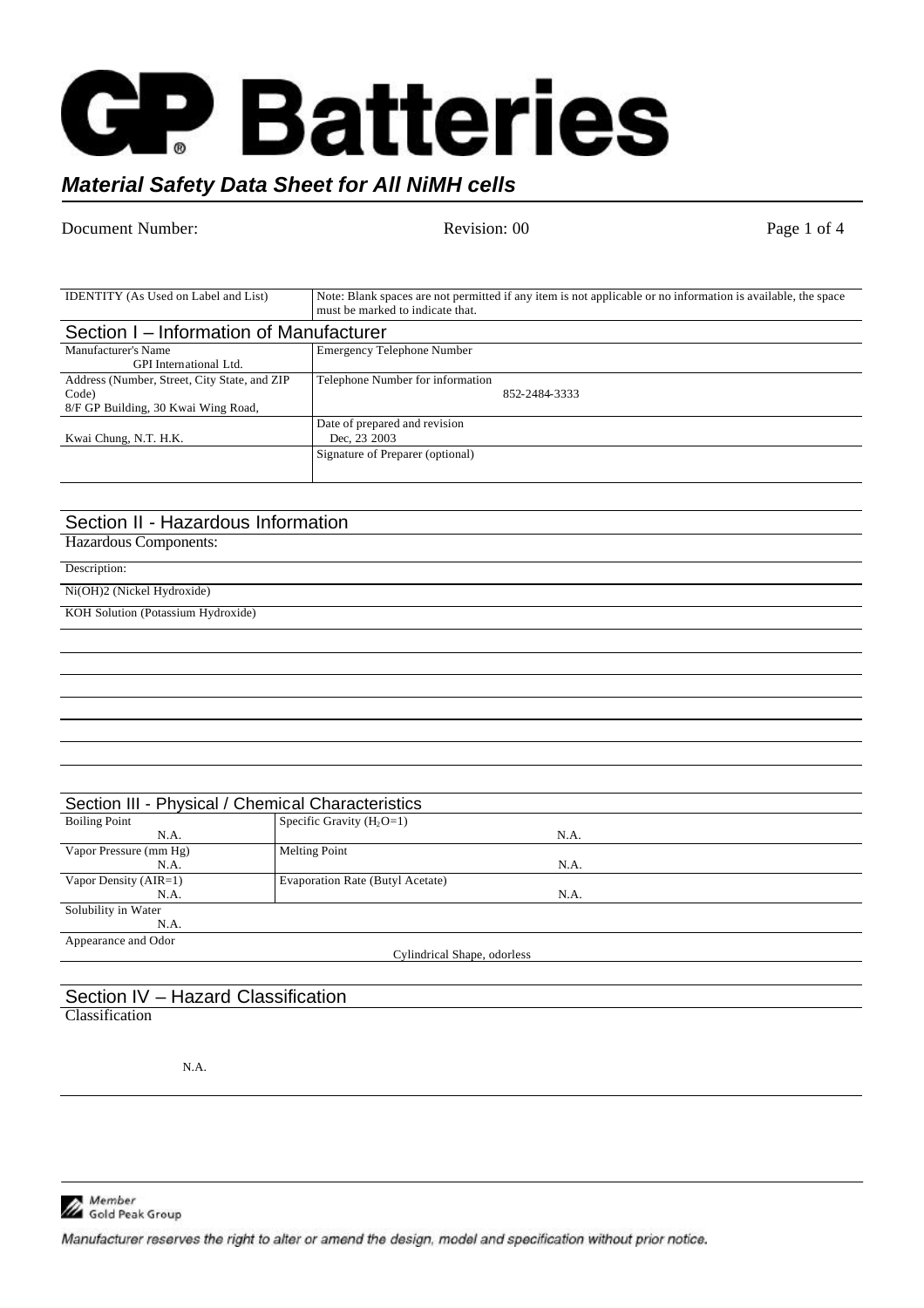# **GP Batteries**

## *Material Safety Data Sheet for All NiMH cells*

Document Number: Revision: 00 Revision: 00 Page 2 of 4 Section V – Reactivity Data Stability Unstable Conditions to Avoid Stable X Incompatibility (Materials to Avoid) Hazardous Decomposition or Byproducts Hazardous Polymerization May Occur Conditions to Avoid Will Not Occur X Section VI - Health Hazard Data Route(s) of Entry Inhalation? N.A. Skin? N.A. Ingestion? N.A. Health Hazard (Acute and Chronic) / Toxiclogical information In case of electrolyte leakage, skin will be itchy when contaminated with electrolyte. In contact with electrolyte can cause severe irritation and chemical burns. Inhalation of electrolyte vapors may cause irritation of the upper respiratory tract and lungs. Section VII – First Aid Measures First Aid Procedures If electrolyte leakage occurs and makes contact with skin, wash with plenty of water immediately. If electrolyte comes into contact with eyes, wash with copious amounts of water for fifteen (15) minutes, and contact a physician. If electrolyte vapors are inhaled, provide fresh air and seek medical attention if respiratory irritation develops. Ventilate the contaminated area. Section VIII - Fire and Explosion Hazard Data Flash Point (Method Used) N.A. Ignition Temp. N.A. Flammable Limits N.A. LEL N.A. UEL N.A. Extinguishing Media Carbon Dioxide, Dry Chemical or Foam extinguishers Special Fire Fighting Procedures N.A. Unusual Fire and Explosion Hazards Do not dispose of battery in fire - may explode. Do not short-circuit battery - may cause burns.

Member Gold Peak Group

Manufacturer reserves the right to alter or amend the design, model and specification without prior notice.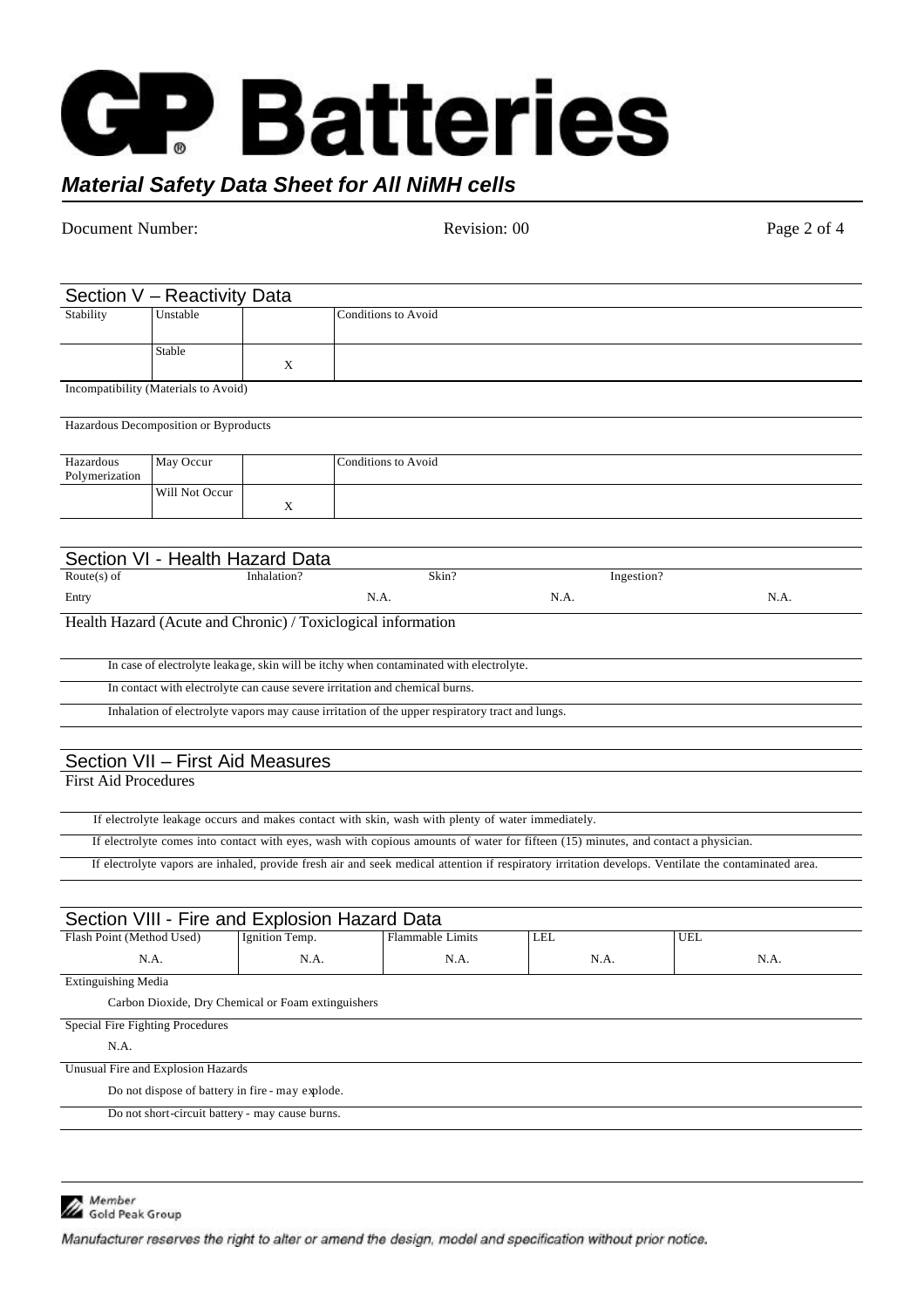# ' Batteries

# *Material Safety Data Sheet for All NiMH cells*

Document Number: Revision: 00 Revision: 00 Page 3 of 4 Section IX – Accidental Release or Spillage Steps to Be Taken in Case Material is Released or Spilled Batteries that are leakage should be handled with rubber gloves. Avoid direct contact with electrolyte. Wear protective clothing and a positive pressure Self-Contained Breathing Apparatus (SCBA). Section X – Handling and Storage Safe handling and storage advice Batteries should be handled and stored carefully to avoid short circuits. Do not store in disorderly fashion, or allow metal objects to be mixed with stored batteries. Never disassemble a battery. Do not breathe cell vapors or touch internal material with bare hands. Keep batteries between -30°C and 35°C for prolong storage. Section XI – Exposure Controls / Person Protection Occupational Exposure Limits: LTEP N.A. STEP N.A. Respiratory Protection (Specify Type) N.A. Ventilation Local Exhausts N.A. Special N.A. Mechanical (General) N.A. Other N.A. Protective Gloves N.A. Eye Protection N.A. Other Protective Clothing or Equipment N.A. Work / Hygienic Practices N.A.

## Section XII – Ecological Information

N.A.

## Section XIII – Disposal Method

Dispose of batteries according to government regulations.



Manufacturer reserves the right to alter or amend the design, model and specification without prior notice.

| Batteries should be handled and stored carefully to avoid short circuits.                     |
|-----------------------------------------------------------------------------------------------|
| Do not store in disorderly fashion, or allow metal objects to be mixed with stored batteries. |
| Never disassemble a battery.                                                                  |
| Do not breathe cell vapors or touch internal material with bare hands.                        |
| Keep batteries between -30 $\degree$ C and 35 $\degree$ C for prolong storage.                |